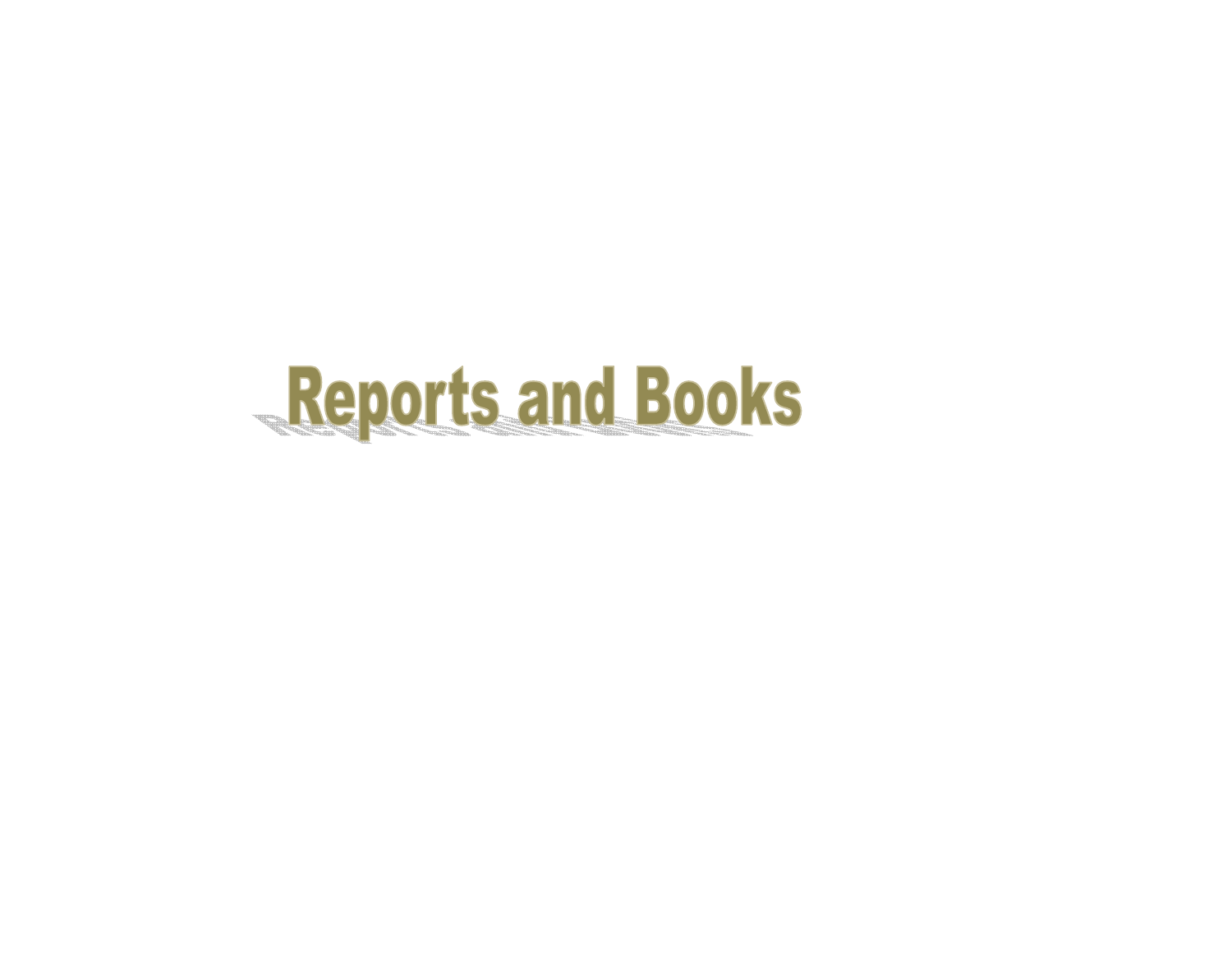

Title: Gaoon kay sath…….Hath mein Hath (Community mein kam kay liy)

Translator: Farzana Mumtaz, Ruqia Jafri, Fiza Taufeeq

Publishing place: Lahore

Description: 107 p; illus.

Size: 11x8.5

Language: Urdu

### Books and Reports

# **CONTENTS**

- 1. Taaruf
	- a. Taraqi
	- b. Shirkat
	- c. Tabdili
	- d. Khasosi Aamor
	- e. Taraqi key Maqasid
- 2. Tehqeeq
	- a. Masail ki nishandahi
	- b. Tareqa-e-kar ka intikhab aur kam ki mansoba bandi
	- c. Haqaiq aur Aidado Shumar
	- d. Haqaiq ka tajzia aur pesh kash
	- e. Nataij
- 3. Mansoba bandi
	- a. Masley ki Wajahat
	- b. Maqasid aur Hadaf
	- c. Masail ki nishandahi
	- d. Laiha Aamal
	- e. Akhrajat ka Takhmina
- 4. Inteezam
- 5. Nigrani aur janch parakh

# About the Report

This training manual is for grass-root level organizations working for participatory development in their respective areas.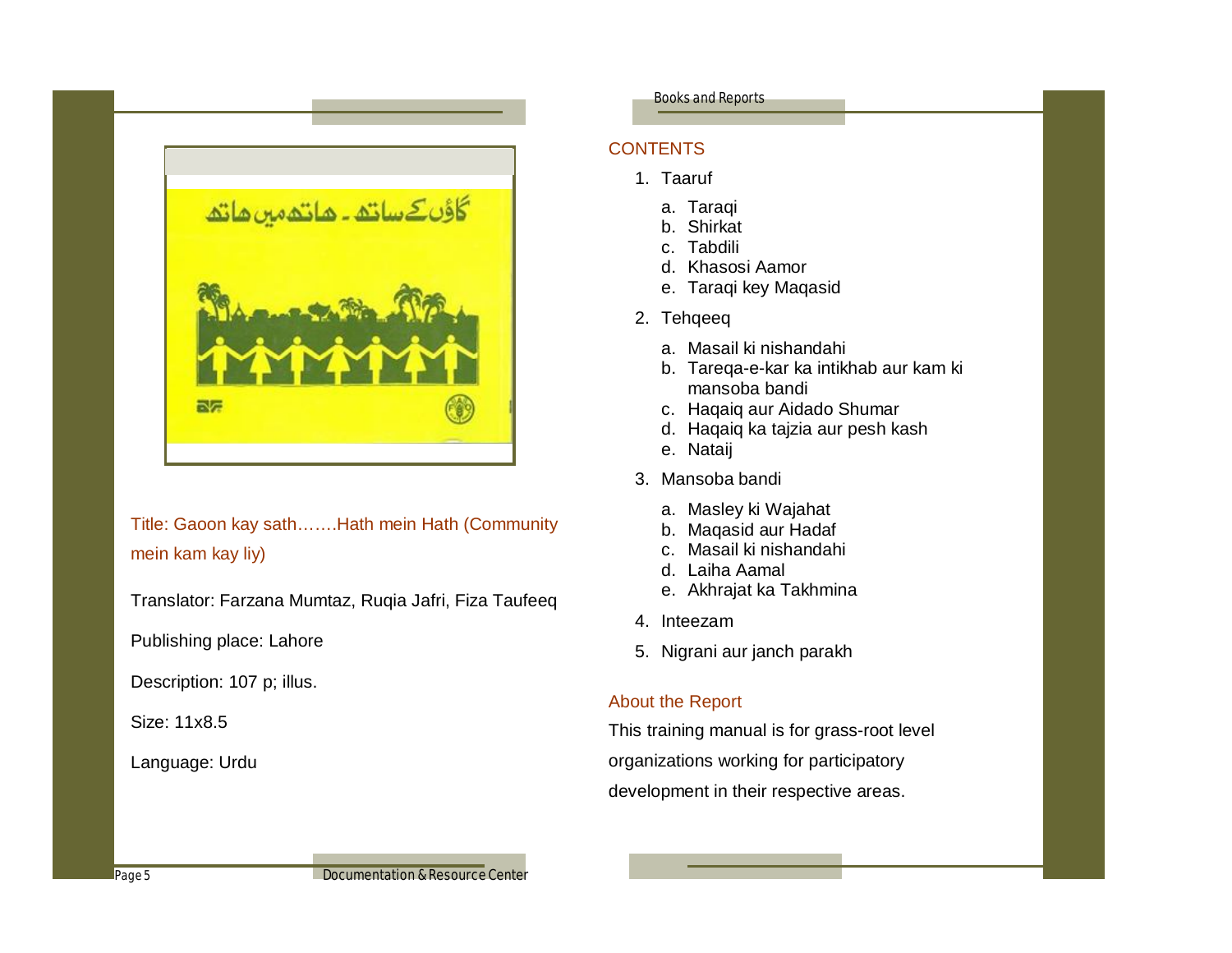

### Title: Annual Report 2006-07

Publishing place: Islamabad

Publishing year: 2009

Description: 82 p; tables

Size: 8.5x11

Language: English

#### Books and Reports

## **CONTENTS**

**Introduction** About Aurat Foundation

National Projects

1. Women's Participation in Local Government **Elections** 

2. Legislative Watch Program

3. Transforming Public Commitments into Gender-Responsive Governance

4. A Development Communication Experience for Empowering Rural Women

5. CEDAW Implementation through Lobbying and Advocacy with CEDAW Committee at the UN and National Stakeholders in Pakistan Regional Projects

A: North West Frontier Province (NWFP)

- I. Integration of TB Activities into the programs of Aurat Foundation in NWFP
- II. Securing Protection for Citizen in State Custody (SPCSC)
- B: Sindh
	- I. Legal Empowerment for Women and Disadvantaged Groups
	- II. Gender Justice through Muslihat Anjuman Project
- C: Punjab
	- I. Strengthening Dar-ul-Aman through Citizen Support in Punjab

## About the Report

This annual report has information of national and regional project that was completed in the last two years.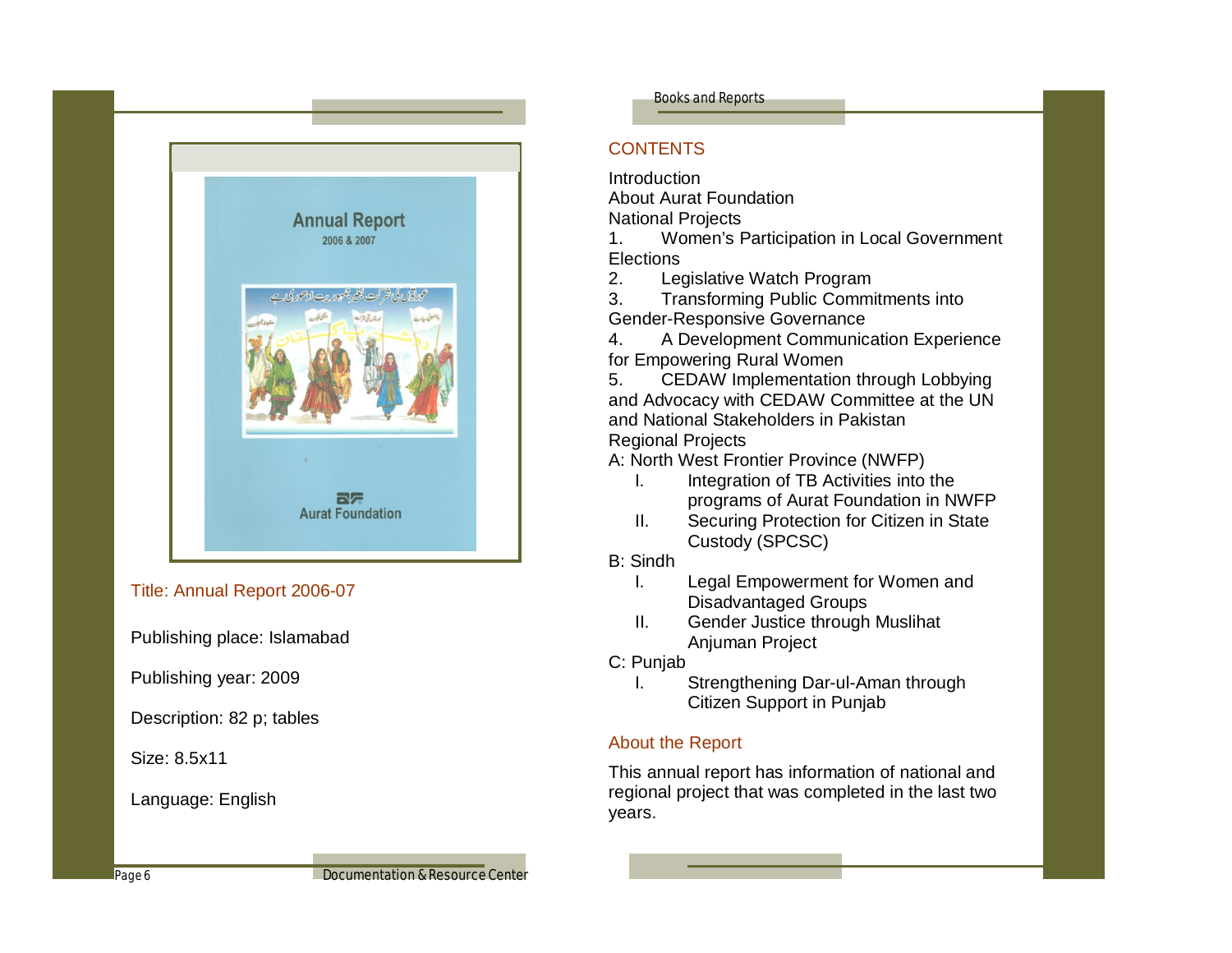

Title: Annual Report 2008

Publishing place: Islamabad

Publishing year: 2009

Description: 92 p; photographs & images

Size: 8.5x11

Language: English

#### Books and Reports

## **CONTENTS**

**Introduction** Chapter One: Aurat Foundation's Institutional Reforms Process

Chapter Two: Law and Policy Reforms<br>1. Civil Society Draft Bill on Domestic

- 1. Civil Society Draft Bill on Domestic Violence<br>2. Reforms of Muslim Family Laws
- Reforms of Muslim Family Laws
- 3. CEDAW follow-up process and preparation of Pakistan Shadow Report

Chapter Three: Capacity Building and Consultative Processes<br>1. (

- 1. Gender mainstreaming of Provincial Budgets<br>2. Women's effective participation and leadership
- 2. Women's effective participation and leadership in decision-making
- 3. Enabling Environment for poor women's participation in politics and development
- 4. Problems in Data accessibility on violence against women
- 5. Enabling women's effective participation in political institutions

Chapter Four: Advocacy, Awareness-raising and Lobbing  $\frac{1}{1}$ 

- Assassination of Mohtarma Benazir Bhutto
- 2. Independence of Judiciary and Human Rights
- 3. Violence against Women
- 4. Burial alive of five women in Naseerabad
- 5. Special Activities to mark 16 days of activism
- 6. We Can End Violence against Women Campaign

Chapter Five: Legislative Monitoring and Data Collection on Violence against Women

Chapter Six: Research and Publications

Page 7 **Documentation & Resource Center**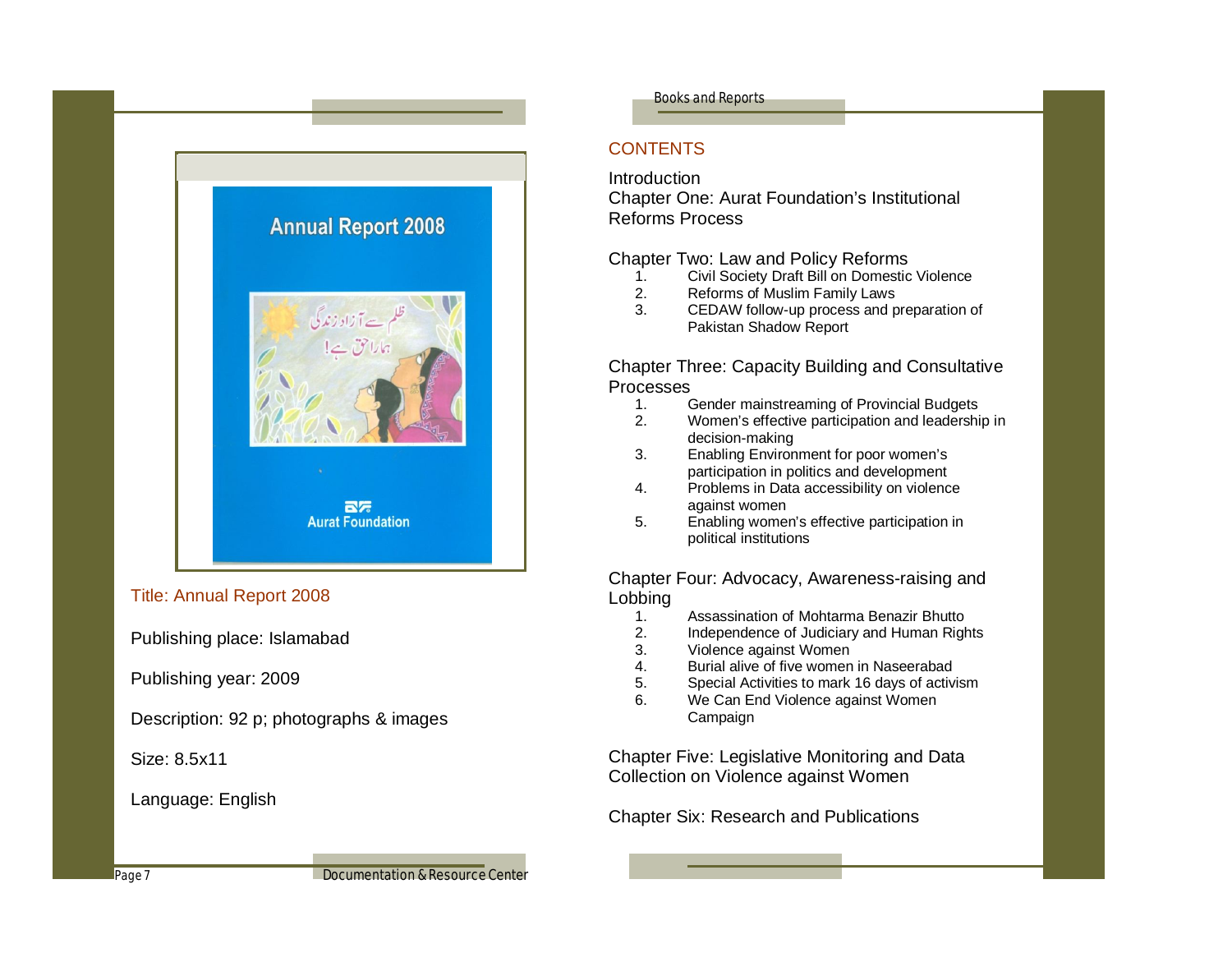

Title: National workshop to determine the scope of an information service for women

Publishing place: Lahore

Publishing year: 1988

Description: 45 p

Size: 8.5x11

Language: English

#### Books and Reports

### **CONTENTS**

- 1. Information Retrieval and Dissemination at Grass-Roots Level: group formation and participatory approach for effective use of information BY Kausar S. K.
- 2. Scope and Methods of dissemination of Education Information to Women BY Nasreen Shah & Neelam Hussain
- 3. Scope and Methods of Dissemination of Health Information for Women BY Farida Sher
- 4. Scope and Methods of Dissemination of Legal Information to Women BY Hina Jilani
- 5. Scope and Methods of Dissemination of Employment Information to Women BY Shenaz Ahmad & Nigar Ahmad

### About the Report

This report is a collection of papers presented at the National Workshop to determine the scope of an Information Service for Women organized by Aurat Publication and Information Service at Lahore on January 22-23, 1987.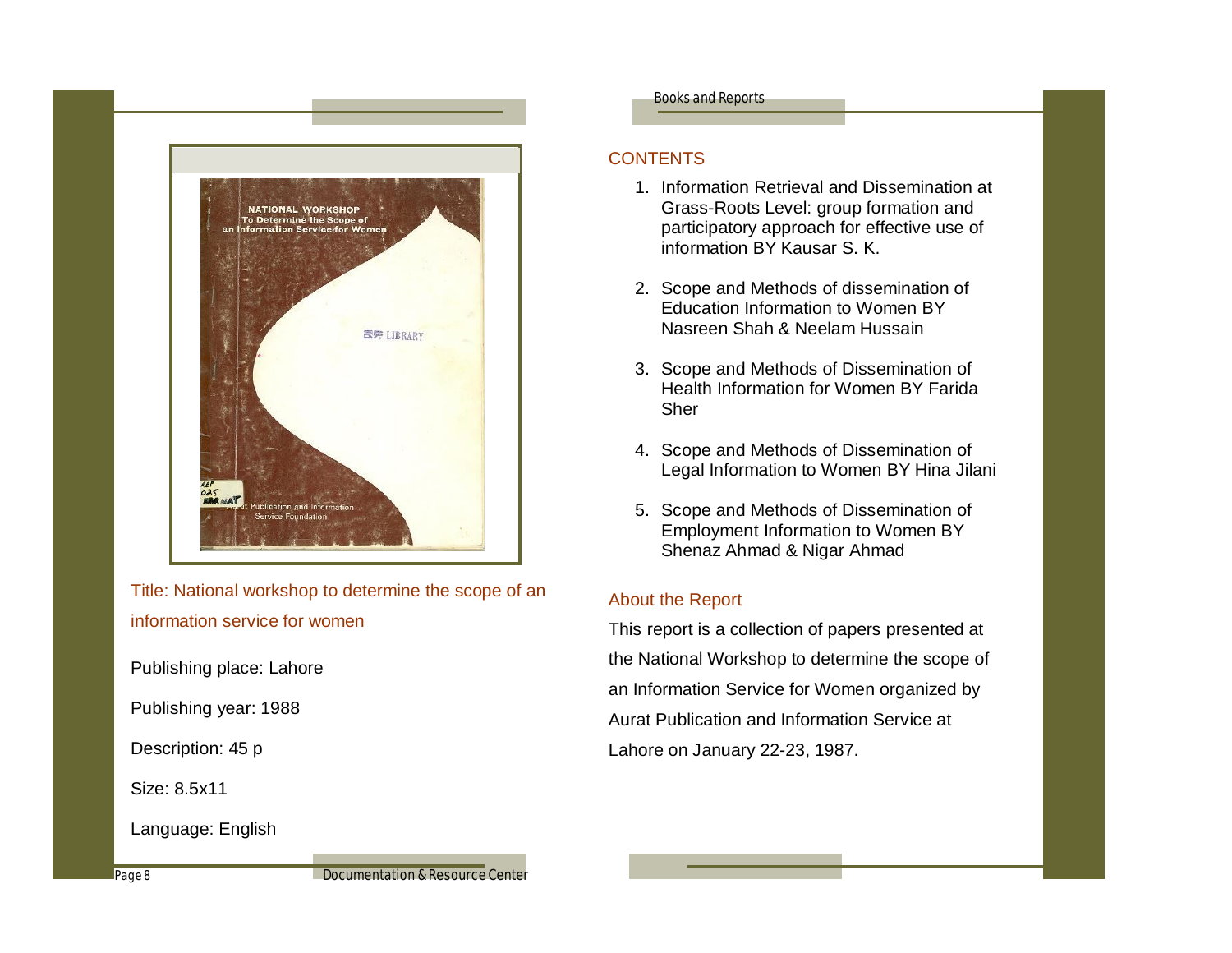

## Title: Silence of the Birds (Poetry)

Publishing place: Peshawar

Publishing year: 2010

Description: 60 p.

Size: 8.5x7

Language: Pashto and English

#### Books and Reports

## **CONTENTS**

Acknowledgement Preface

Khushal Khan Khattak (1613-1689)

- Aurang-A Hymn of Hate
- 2. Miracles

Abdul Rahman Baba

- 1. Passionate love<br>2. Jihad
- 2. Jihad<br>3. Conte
- **Contentment**
- 4. Sow Flowers
- 5. In your garden
- 6. In my dreams<br>7. Religion
- 7. Religion<br>8. Love ope
- Love open the door
- 9. Foolish ones

#### Ahmad Ali Sain

- 1. A justice without the passion of love<br>2. Neither belief nor disbelief has
- Neither belief nor disbelief has
- 3. Prisoners of lover are actually free
- 4. I wish the garden of life should be devoid of others

Ghani Khan (1914-1996)

- 1. Music<br>2 On Or
- On, On, Onwards
- 3. Sawal
- 4. Search

# About the Report

In the historical and cultural perspective, this book explains the Sufi influence in the region. This perspective is highlighted in this publication, to show unjust it would be attribute to the people of this region collectively the kind of crude purposeless violence that is being perpetrated in their name today.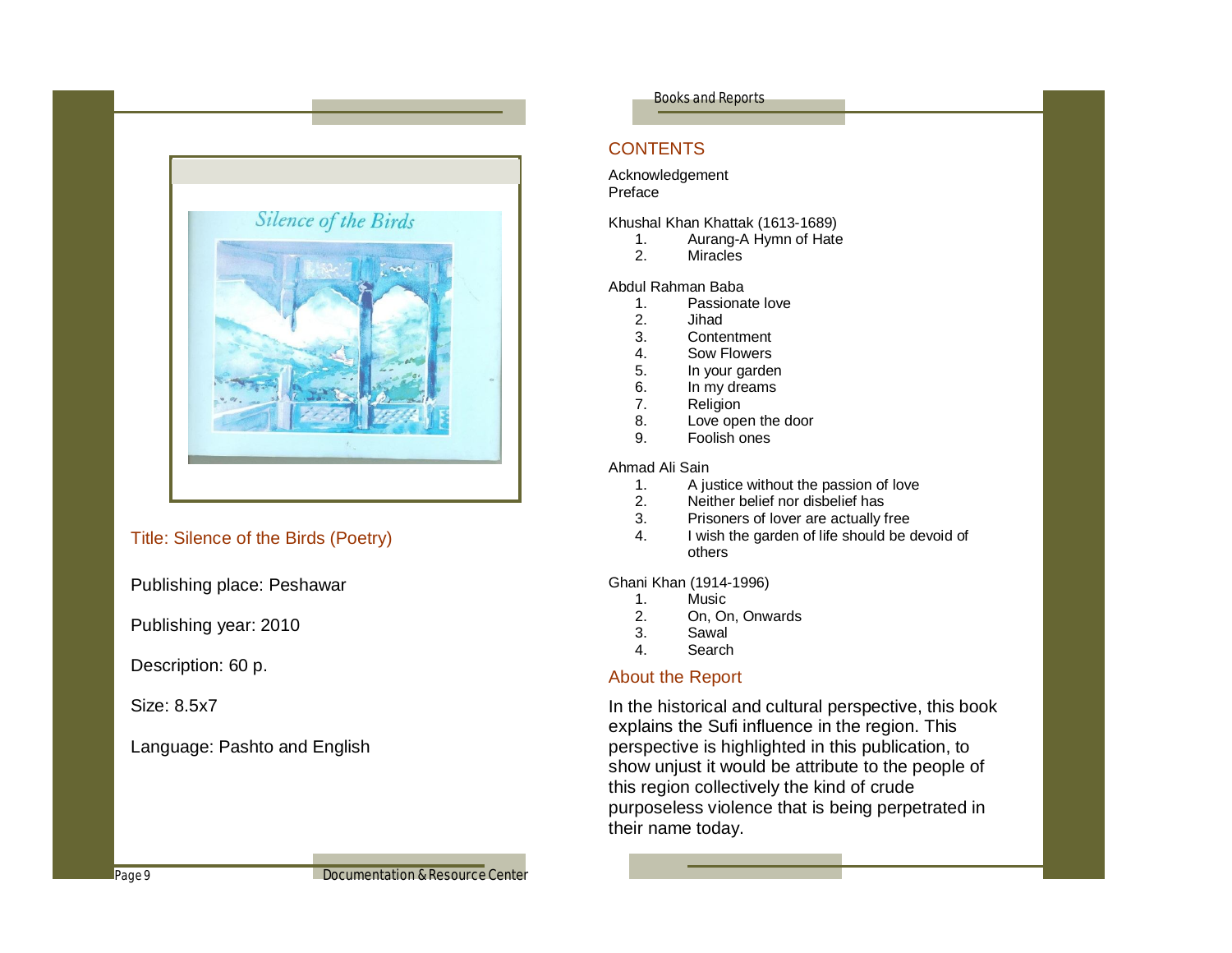

Title: Capacity of Pakistani Organizations to carry out gender equity initiatives: a scooping study. Publishing place: Islamabad

Publishing year: 2011

Description: vi, 105 p.

Size: 8.5x11

Language: English

#### Books and Reports

## **CONTENTS**

Acknowledgement Acronyms and abbreviations Executive Summary

- 1. Introduction
- 2. Training and other Capacity Building Needs
- 3. Capacity Building Programs, Institutions and Materials.
- 4. Conclusions and Recommendations
- 5. Annexures

## About the Report

The Gender Equity Program sponsored desk study on the capacity of Pakistani organizations to carry out gender equity initiatives sought to identify the training and capacity building needs of organizations, identify capacity building programs for gender equity, identifying situations offering capacity building training and orientation, review available manuals, modules and materials and map capacity building efforts by international organizations and donors.

The review methodology included a web-search of academic, research, training and capacity building institutions, projects and programs working in the area of gender equity; search of trainee databases; contacting donors and NGO working in the field of gender and capacity building, e-mailing of questionnaire and follow-up phone calls to gather information directly from organization.